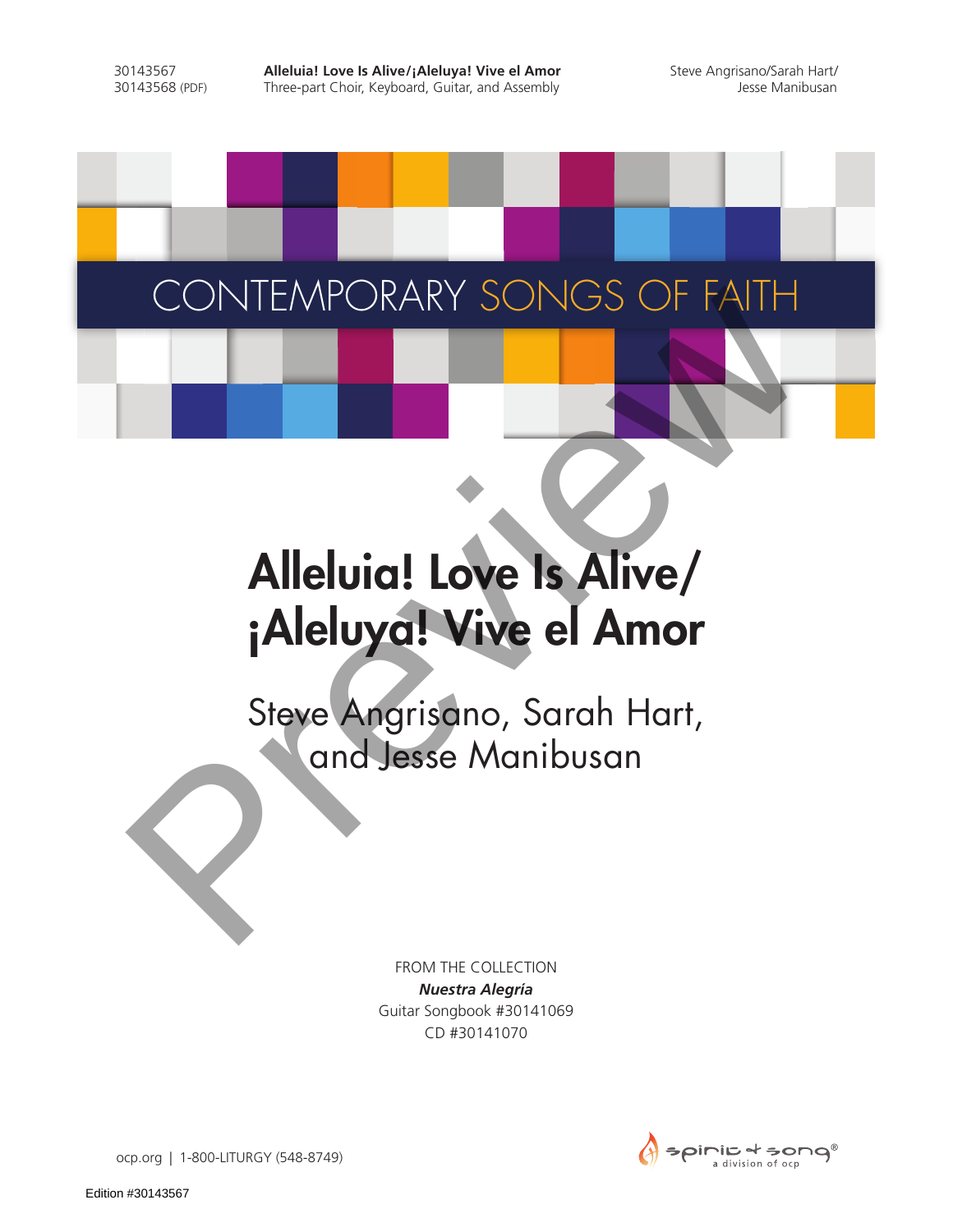**INTRO** *(*q*. = ca. 60)* English, Steve Angrisano, Sarah Hart, Steve Angrisano, Sarah Hart, Steve Angrisano, Sarah Hart,

and Jesse Manibusan<br>Acc. by Rick Modlin



e<br>2012, 2013, 2018, Steve Angrisano, Sarah Hart, and Jesse Manibusan. Published by Two by Two Ministries and Spirit & Song®, a division of OCP. Administered by Spirit & Song®, a division of OCP, 5536 NE Hassalo, Portland, OR 97213. All rights reserved. l.  $\epsilon$ 

Edition 30143567 Printed in USA **Parts for Solo Instrument(s) in C (30128498), Solo Instrument(s) in B**b **(30128499), and Solo Instrument(s) in E**b **(30128500) are available online. Visit ocp.org.**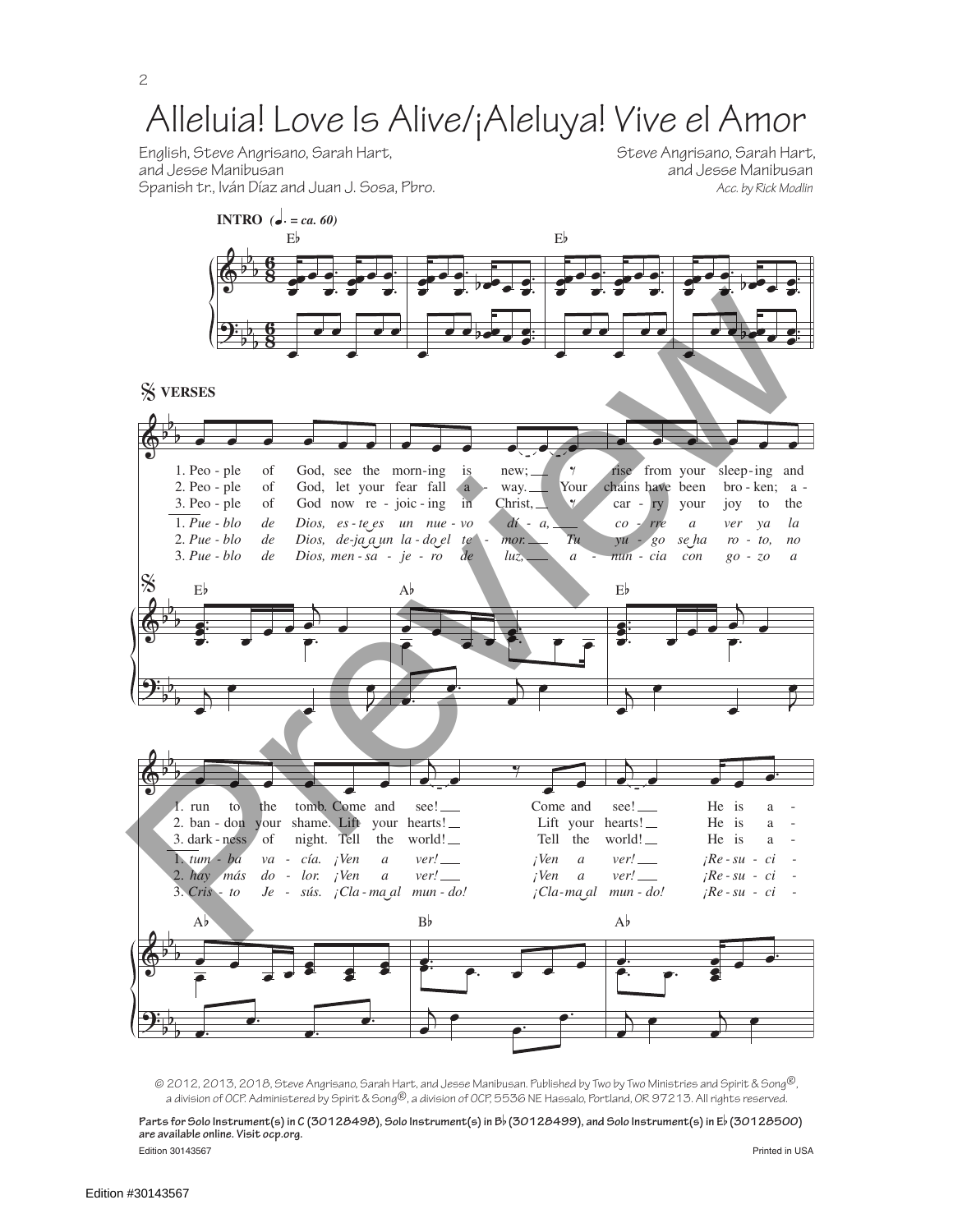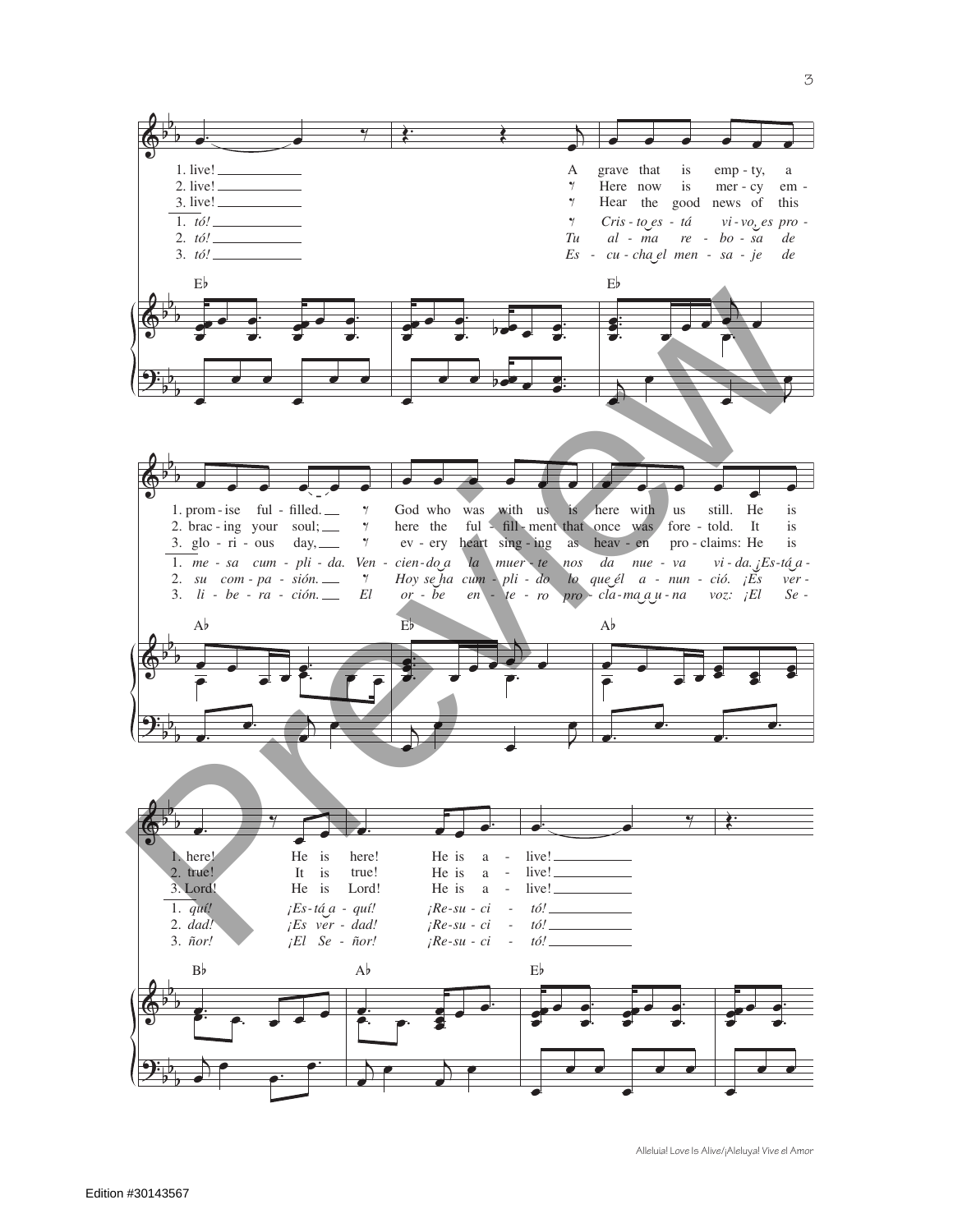

4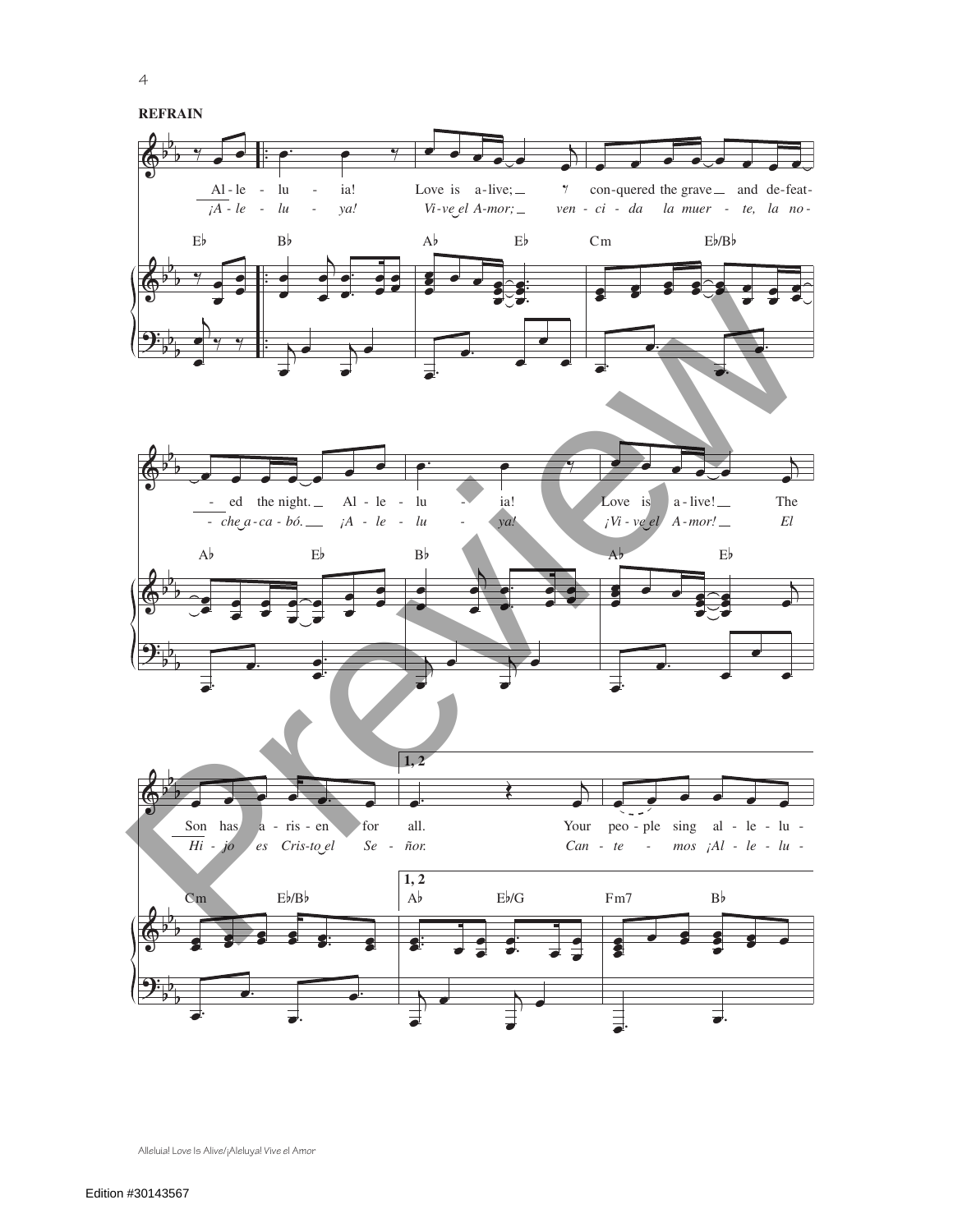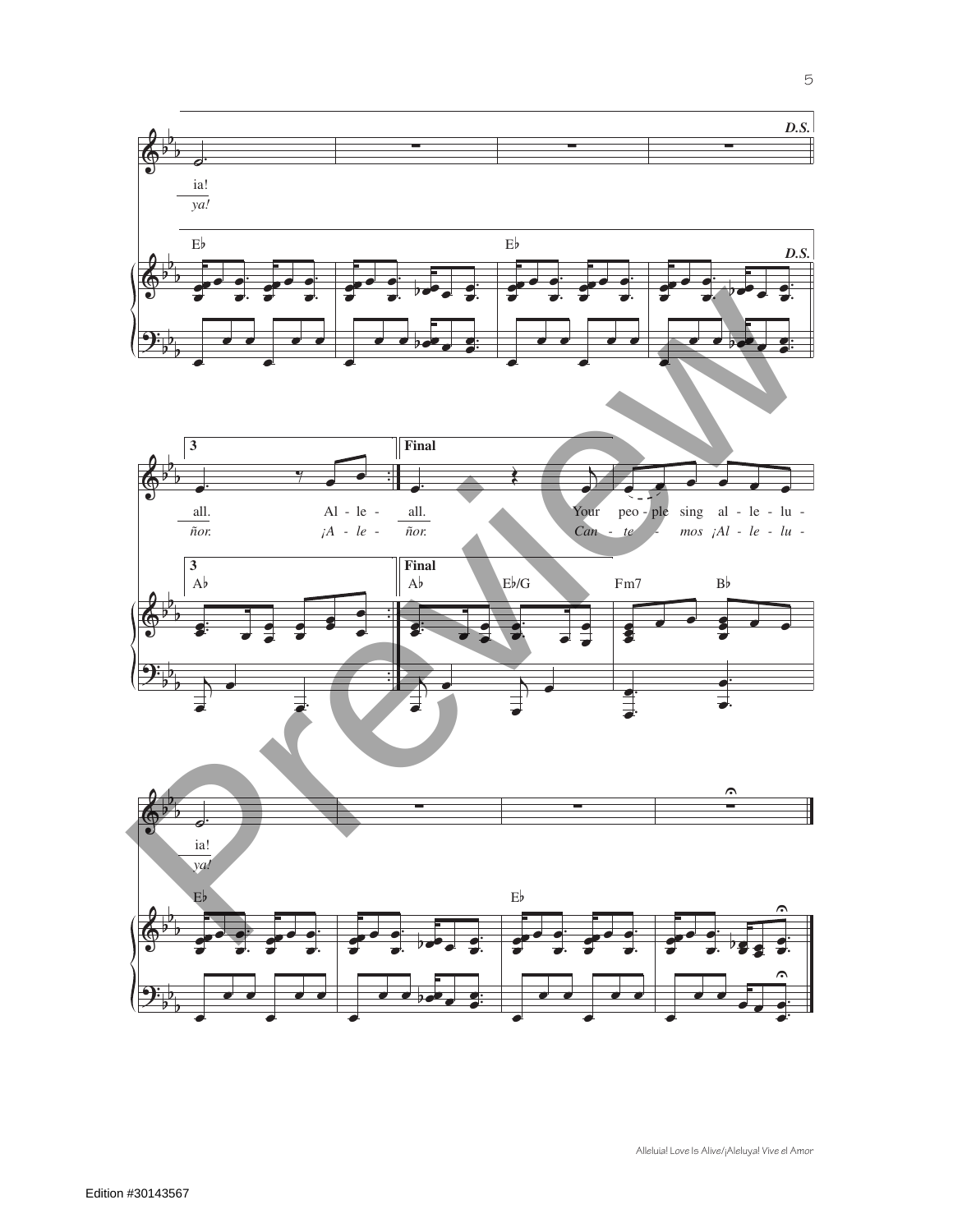

© 2012, 2013, 2018, 2019, Steve Angrisano, Sarah Hart, and Jesse Manibusan. Published by Two by Two Ministries and Spirit & Song®, a division of OCP. Administered by Spirit & Song®, a division of OCP, 5536 NE Hassalo, Portland, OR 97213. All rights reserved.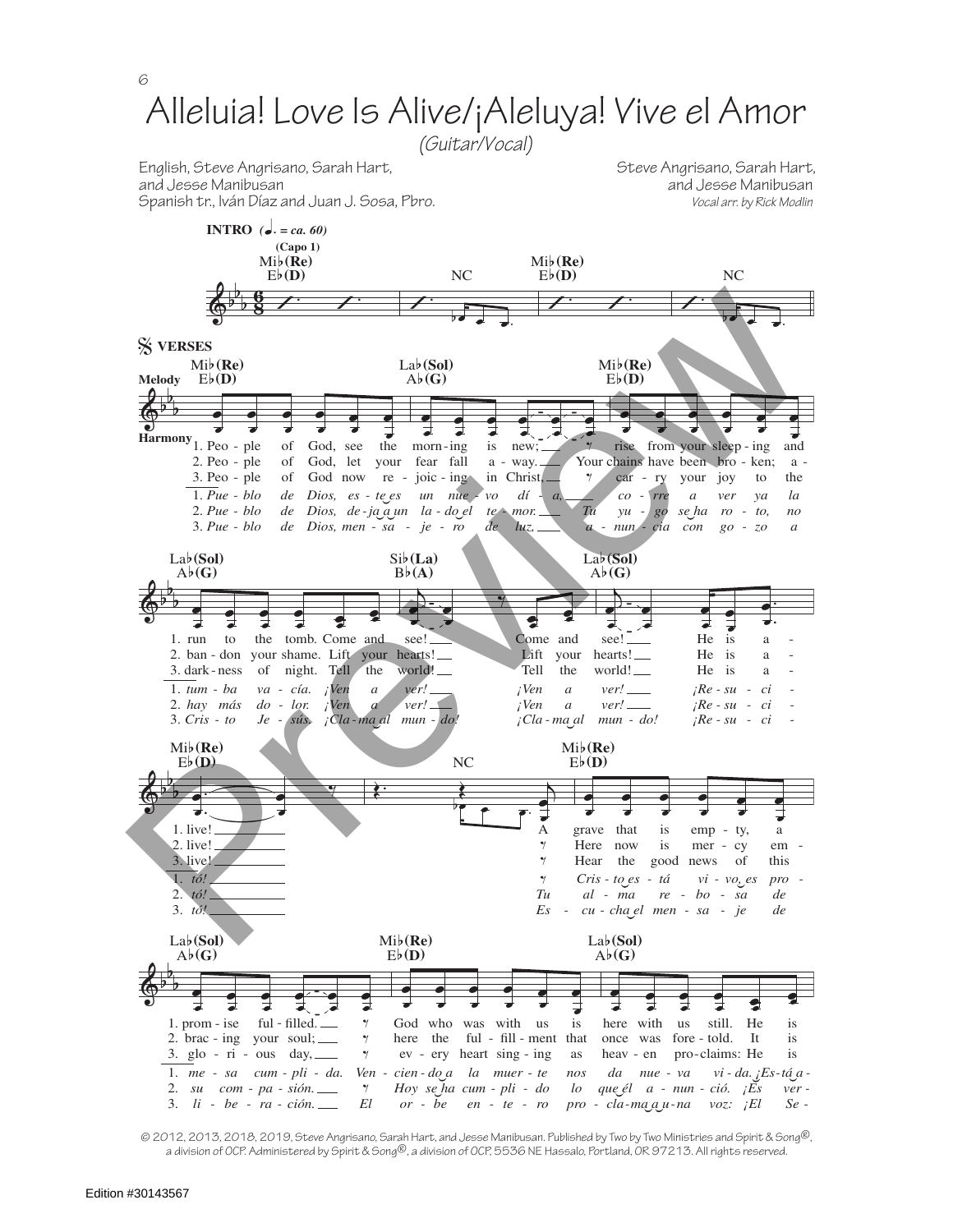